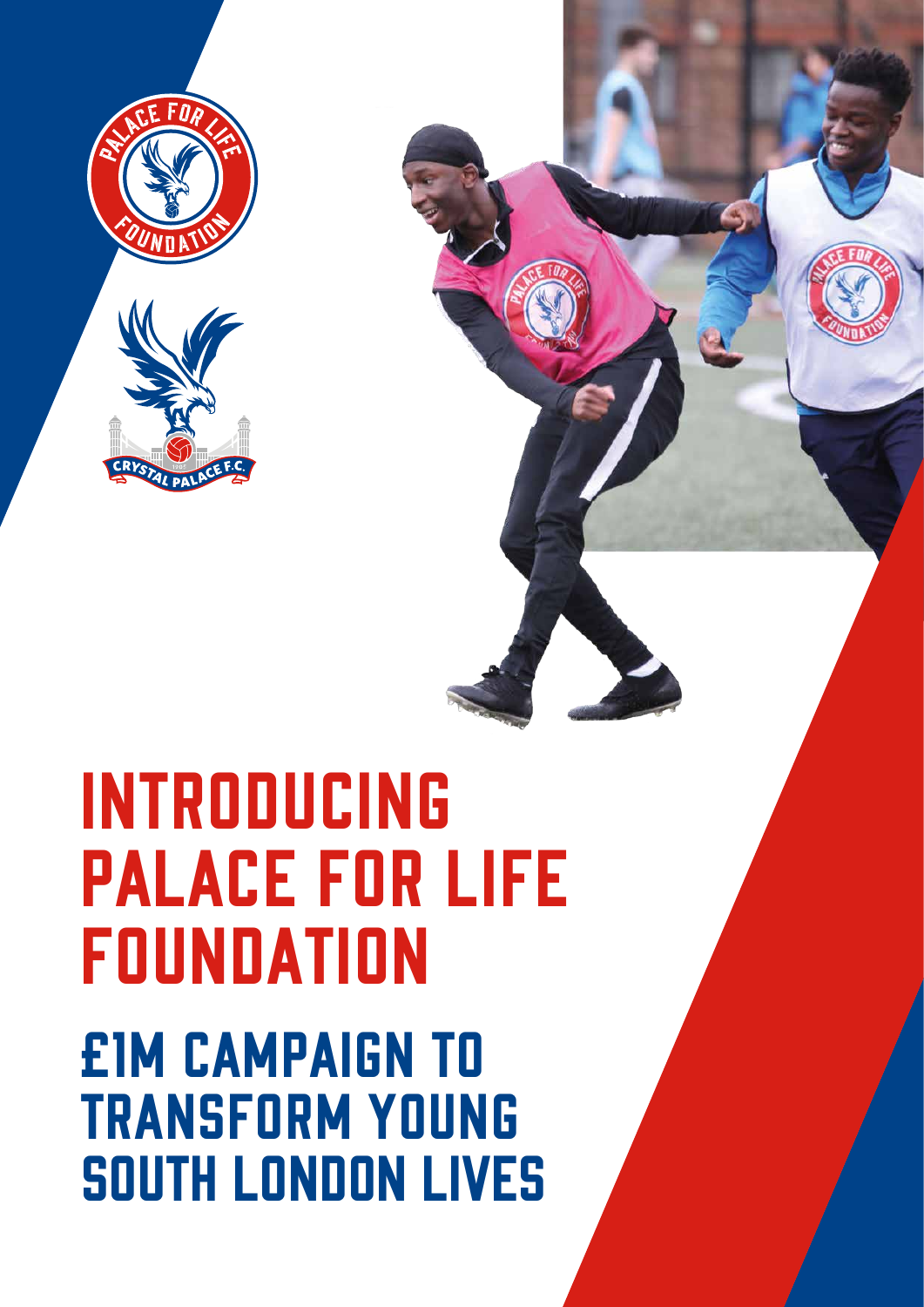# WE MUST ACT NOW

Introducing our new campaign to raise an extra £1m to transform 3,600 young south London lives.

Tragically, last year within a few miles of Selhurst Park, **30 children were killed** and in Croydon there were **1,617 violent crimes**. There was also a surge in **mental health** diagnoses amongst young people as a result of the pandemic.

We have supported our community for over 25 years, using the power of sport to change young peoples lives. As vulnerable young people climb out of the pandemic we need to do to more to support them and their communities.

**Second PALACE FOR LIFE HAS CHANGED** my life, I'm a different person WITH A BRIGHTER FUTURE.

palaceforlife. The parties of the second series of the series of the series of the series of the series of the

We believe we must act now to support more young people, but we need more funding to do this. **Can you help?**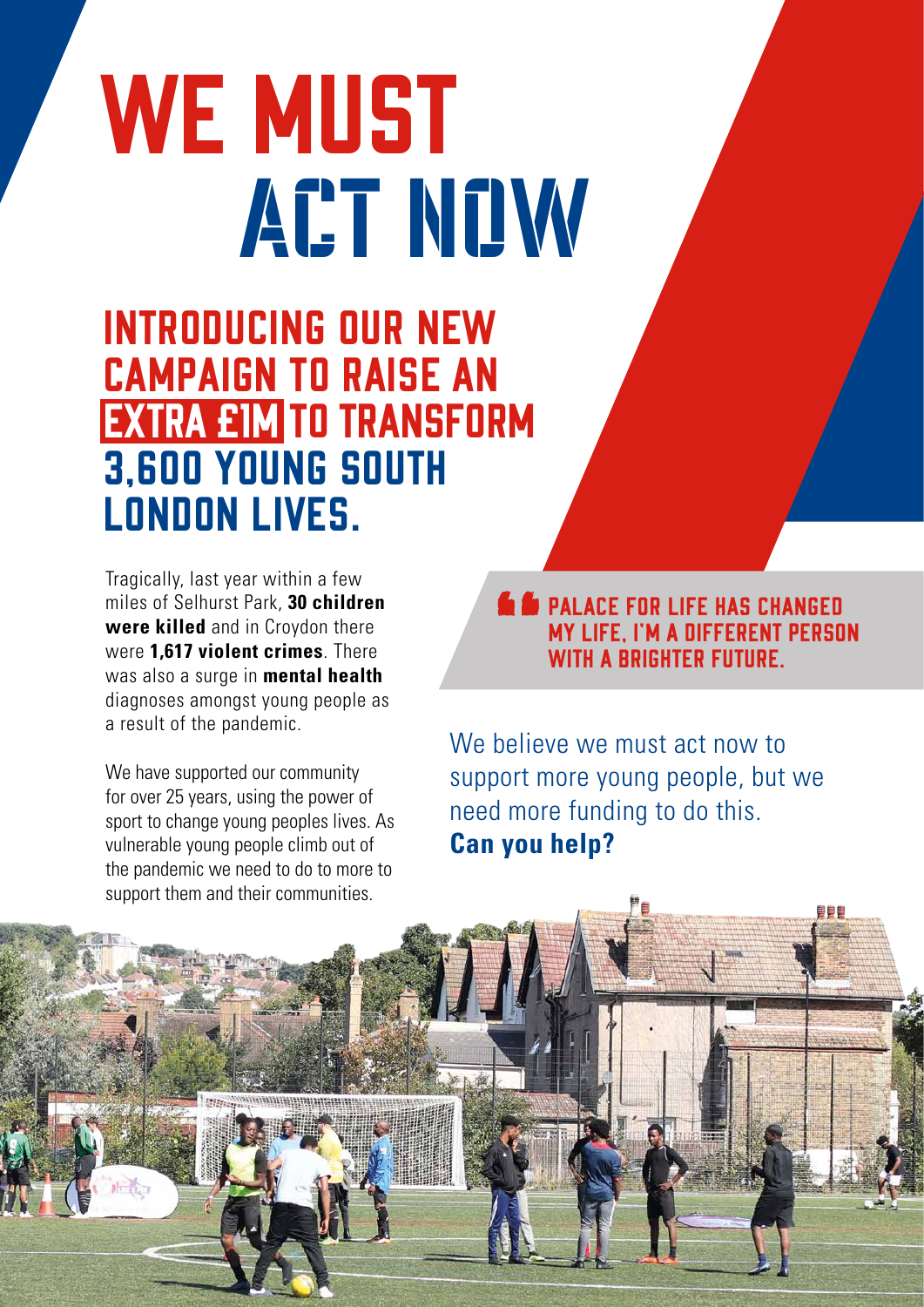

# To improve the lives of the most disadvantaged young people in south London. Our goal is simple BUT CRITICAL...

**Diverting young people from crime, anti-social behaviour and gang-related violence.**

**Offering unique education, training and employment opportunities.**

> **Improving mental and physical health.**

> > **R** PALACEFORLIFE.ORG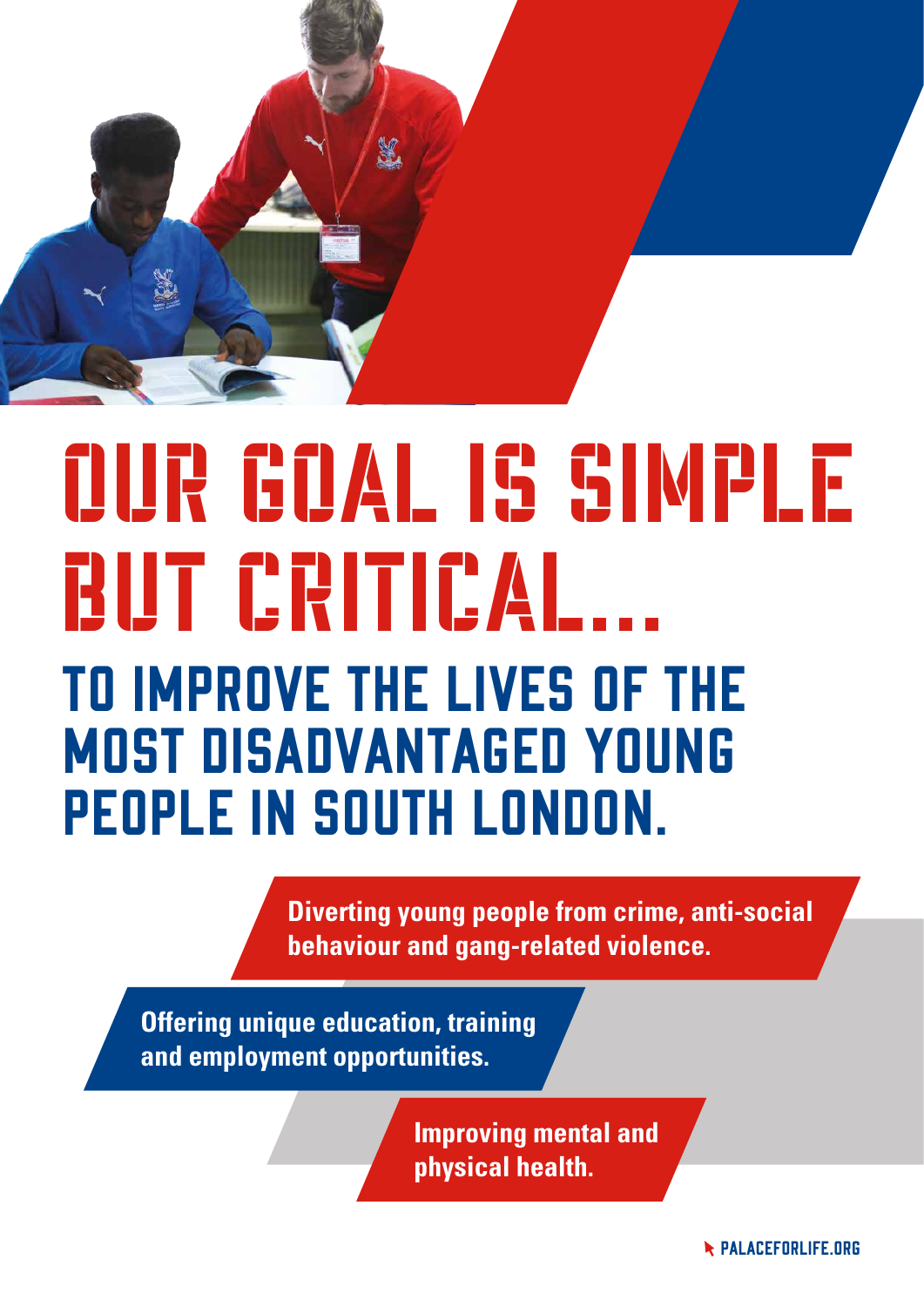### Our unwavering passion for our community has led to significant progress over 25 years

We use the power of sport to change the lives of young people in south London, particularly the most hard-to-reach and hard-to-help. We work in schools and the community, with extra focus on those not in education, training or employment, those caught up in the criminal justice system and those with disabilities, physical and mental health challenges.

**In the last three years alone we have...**

**Supported over 40,000 children and young people in schools and in the community**

**Delivered free weekly sport sessions at 30 different venues across south London**

> **Helped 500 young people get into education, training and employment**

**Mentored 400 young people excluded from school, involved in crime or gangs**

**Increased our female participation to over 38%, and BAME representation to over 50%**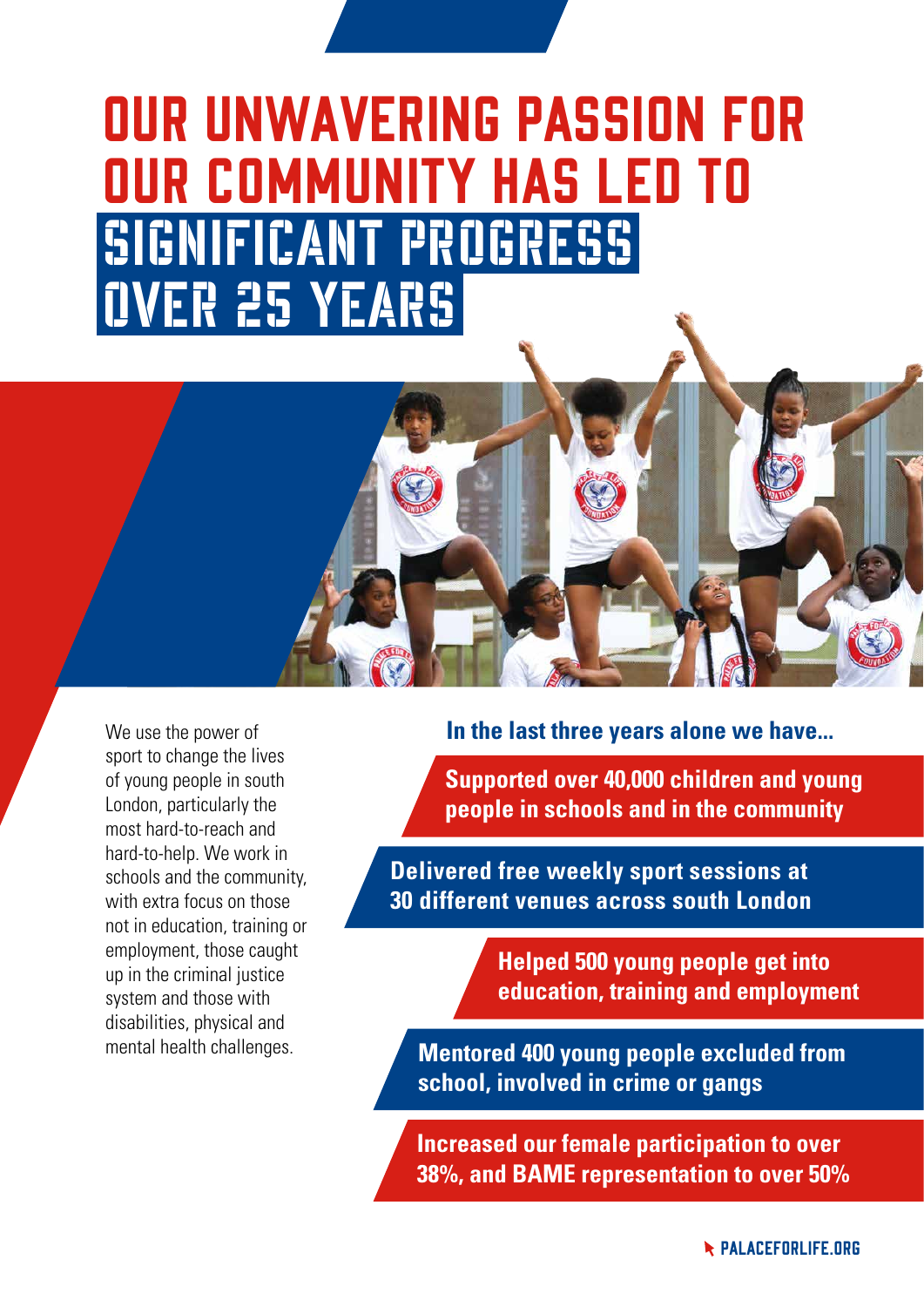# WE ARE impacting real people: MEET ANGEL

Angel O'Dwyer was struggling badly at home and school and was referred  $\frac{1}{2}$  to us in 2015.

When I think of who I was back then, I was a completely different person. I was angry, confrontational and struggling with the relationships in my life. I really didn't think I was good at anything and couldn't see a future for my life.

She joined our volunteers programme, helped with office admin, completed FA Level 1 Coaching Badge and supported football coaching sessions. In 2018 she became a sessional member of staff and completed her college BTEC.

Now she is a full time Targeted Intervention Mentor, mentoring young people at risk.

**E** PALACE FOR LIFE STUCK WITH ME AND BELIEVED in me. They supported me through some really difficult times. I'm so grateful for everything they have done and now I love being able to help young people and give something back.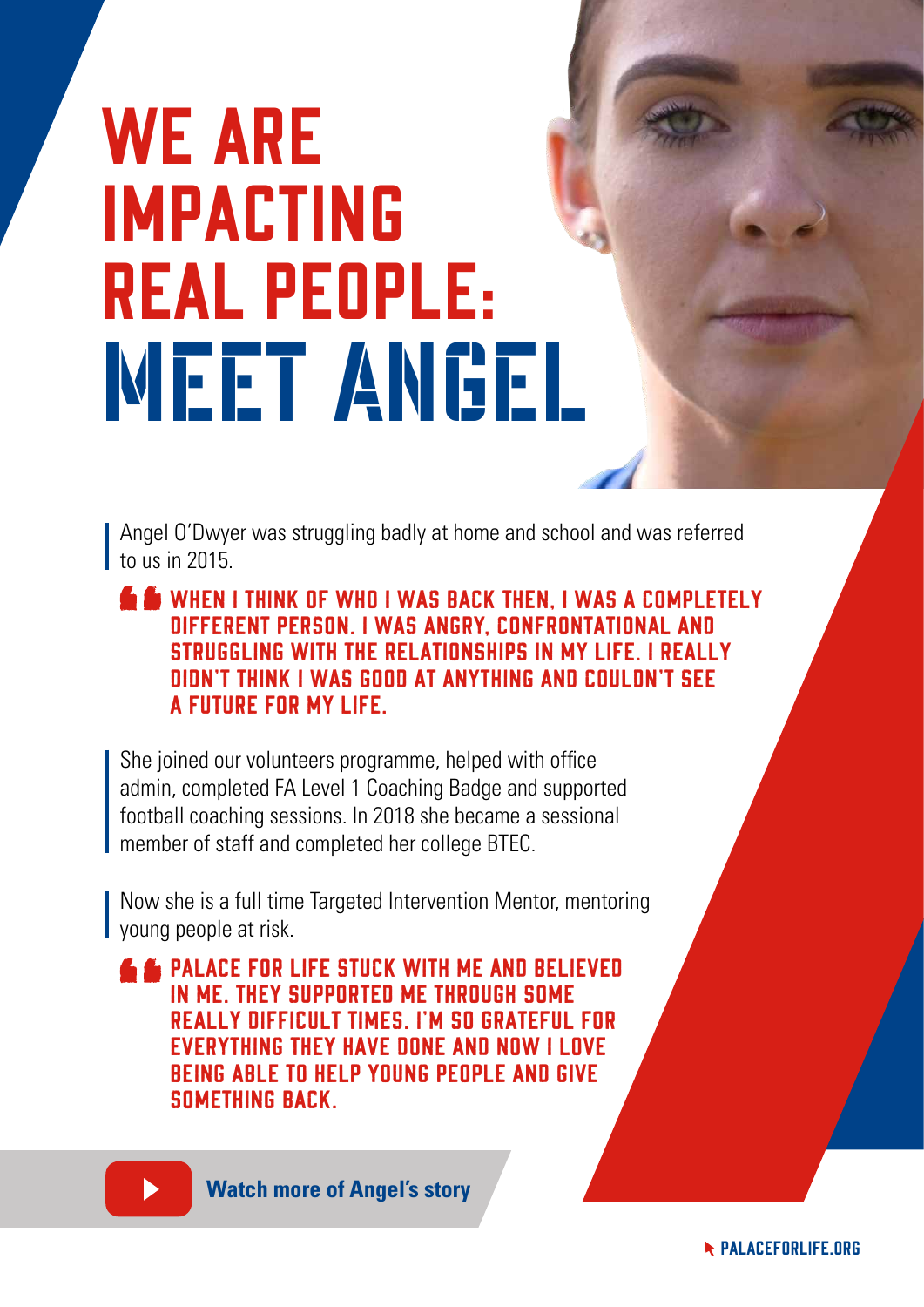# Sadly, growing up in south London has NEVER BEEN TOUGHER

*South London is a diverse community with hundreds of thousands of talented young people who, given the right opportunities, will contribute so much to the future of our city.*

#### But young people in our area face significant dangers and challenges:

#### 30 children across London were **MURDERED**

last year.

#### Knife crime

in London has increased by 60% in the last four years.

Our host borough, Croydon, was the most violent borough in London last year with 1,617 violent crimes reported.

Many of the areas of south London we work in are in the bottom 10% most deprived areas of London for living standards and employability.

#### The youth **UNEMPLOYMENT**

rate in London for 16-24 year olds is 3.7 times higher than that of 25-64 year olds.

It is widely recognised that last year saw a surge in

#### mental health

diagnoses among young people as a result of the pandemic and ongoing restrictions.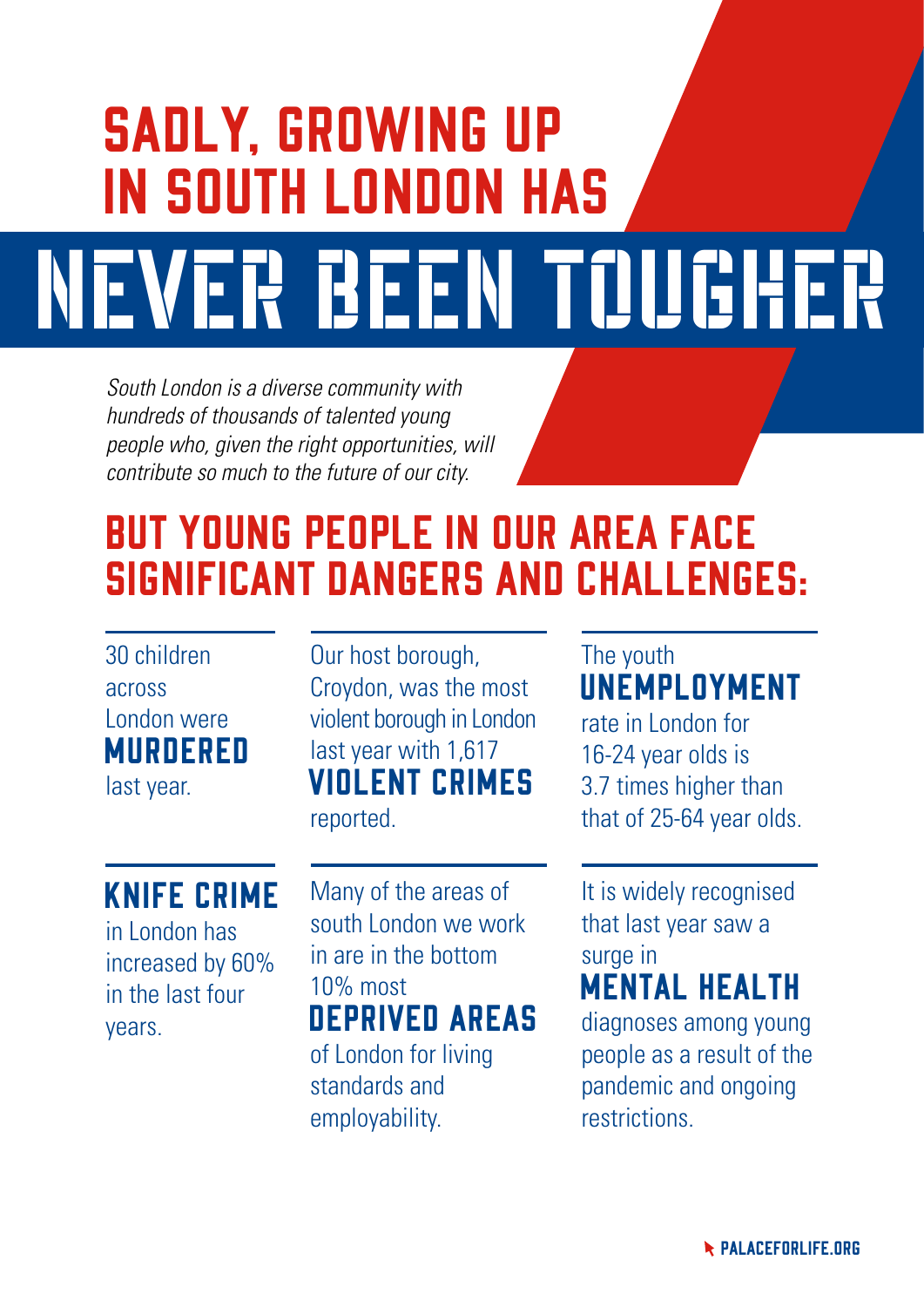## WE WANT TO DO more and have a responsibility to ACT NOW



#### **Our place in the community is unique.**

As the charitable foundation of an established Premier League club, we:



**Are welcomed into communities closed to many other agencies.**



**Are the partner of social services, police and local councils trusted to provide the support and interventions that they can't.**



**Have the infrastructure, skills and experience to deliver safe and impactful programmes.**



**Are running 20 projects that are already working and showing great results.**



**Have access to premier level facilities, including Selhurst Park and the new CPFC Academy, opening up opportunities to inspire a new generation.**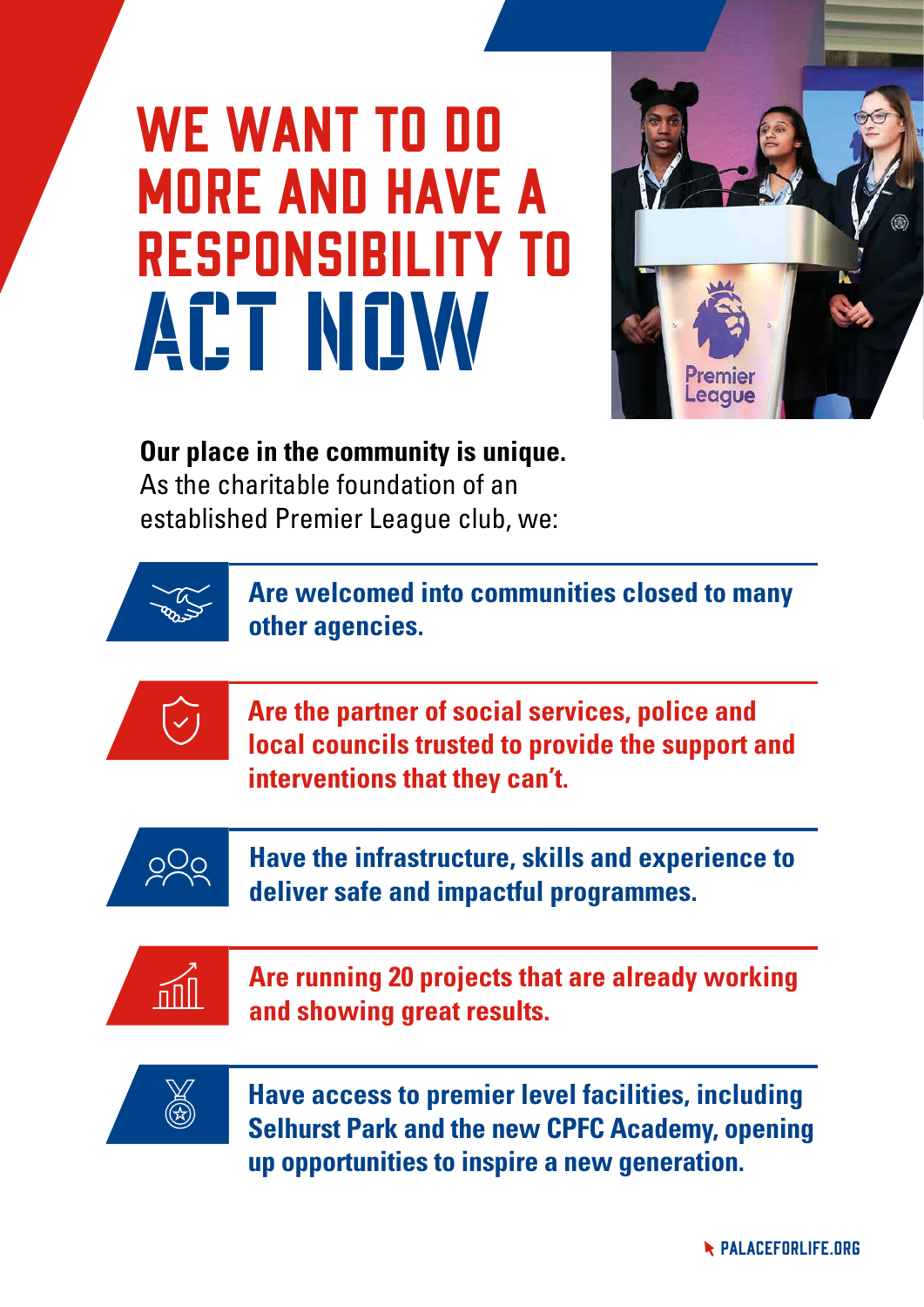# WE HAVE A PLAN, AND projects we can scale

Over the next three years we need to **raise £1m to support an additional 3,600 vulnerable young people** from south London. Extra funding will enable us to:

#### **3,000 YOUNG** INSPIRE people

from the most disadvantaged areas, through free weekly sporting activities at 10 new venues.

#### **300 YOUNG** KICKSTART people

into their future careers through our social mobility programmes.

#### **300 YOUNG DIVERT** people

away from crime, gangs and anti-social behaviour through one-to-one mentoring.

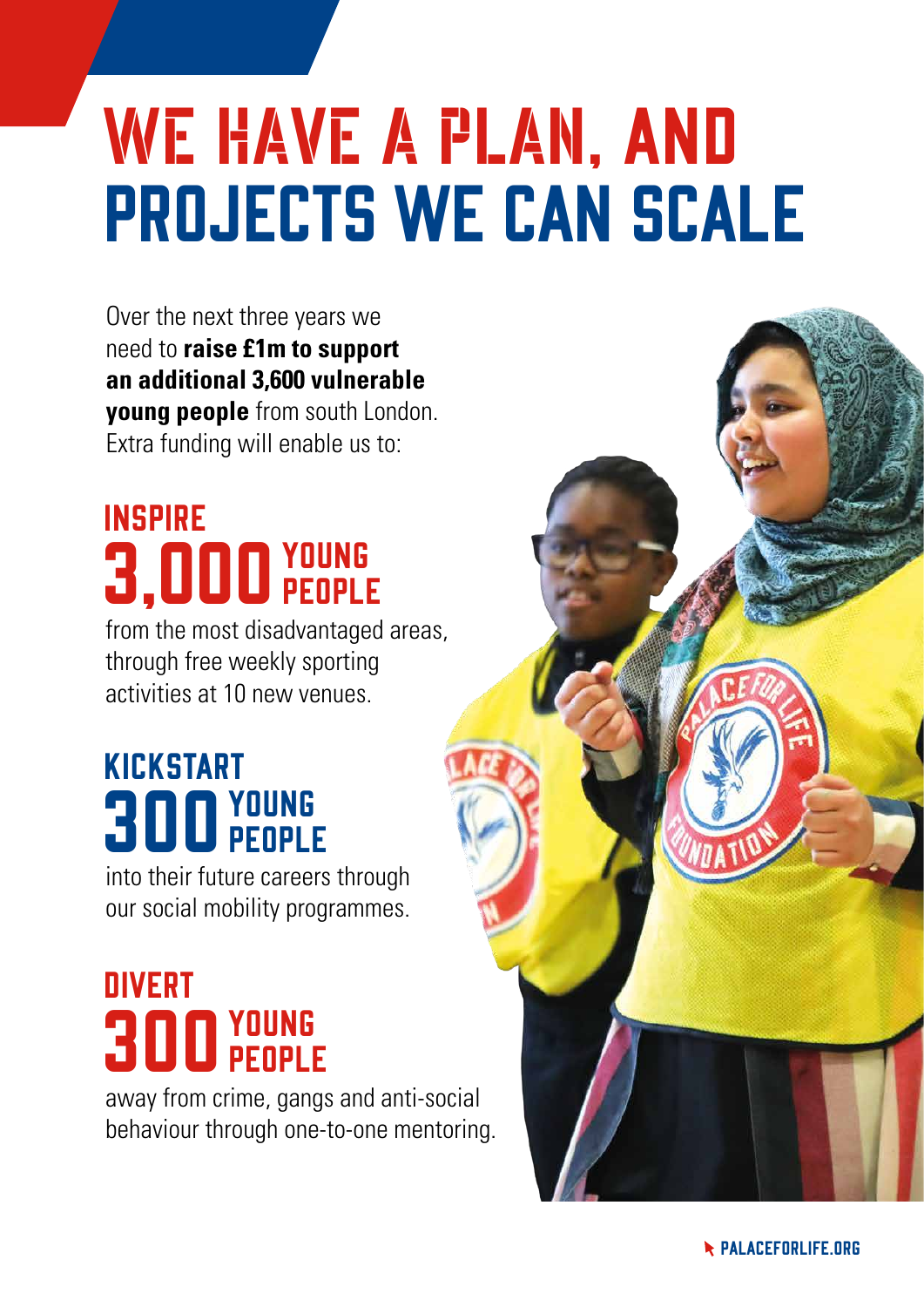# Tried and TESTED

The following projects are already being delivered throughout south London and with extra funding will be scaled to meet the significant demand.



#### Premier League Kicks

Free sports activities, diverting young people from anti-social behaviour and building positive relationships.



#### Social Mobility Programme

Supporting 16-23-year-olds furthest from the job market to improve their self-esteem, gain skills and vocational qualifications.



#### Breaking the Cycle

One-to-one mentoring to help young people turn their lives around.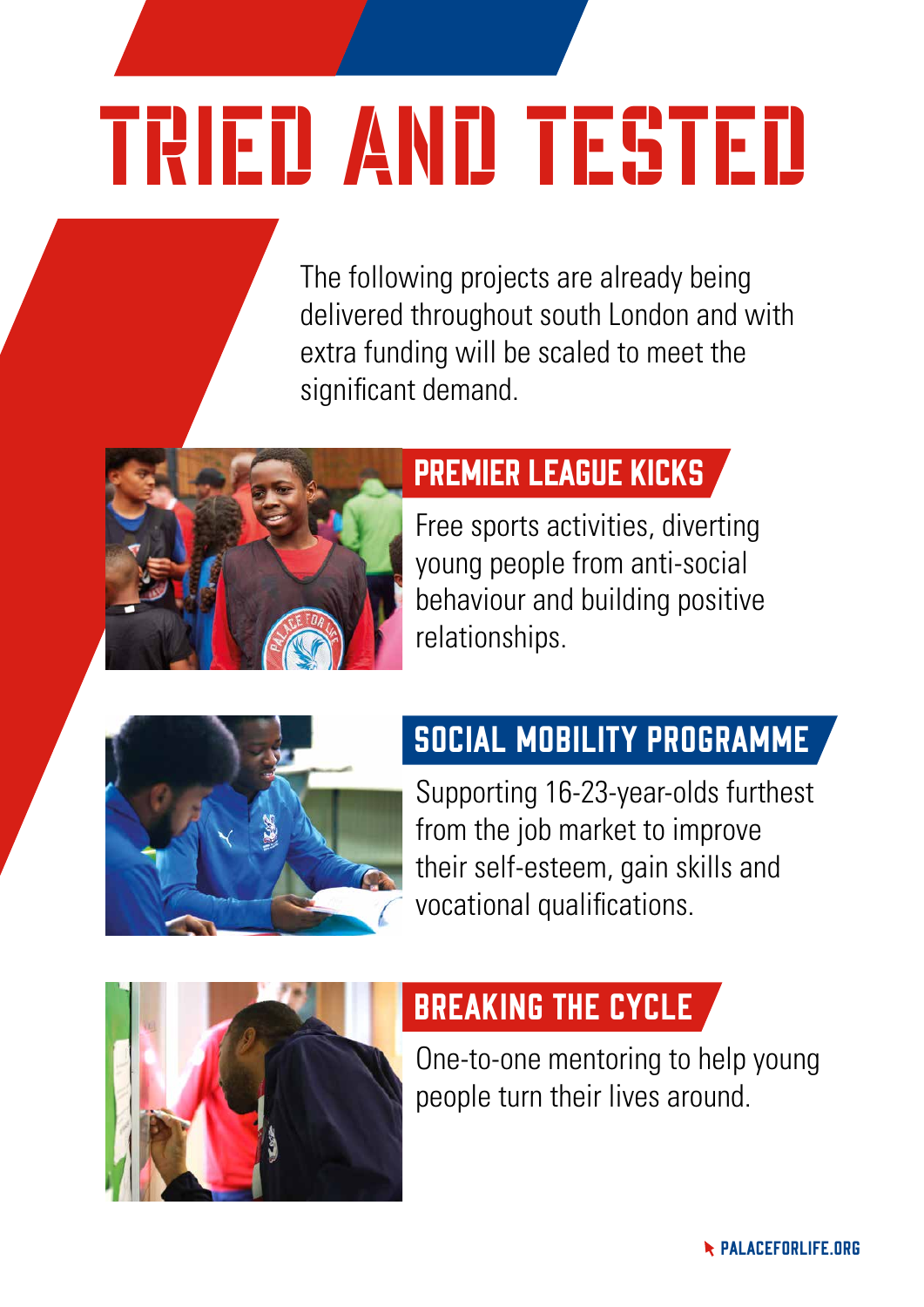## WE NEED YOUR SUPPORT

WILL YOU GIVE TO Palace for Life and **HELP CHANGE LIVES?** 



### WE INVITE YOU TO consider becoming:



### A Palace for Life Investor

Give financially and help us reach thousands of young people with life changing projects.



#### A Palace for Life Champion

Help us connect with more Palace fans and local businesses who will love what we are trying to achieve and might want to support our campaign.

### WE BELIEVE NOW IS the time to do more. WILL YOU JOIN US?